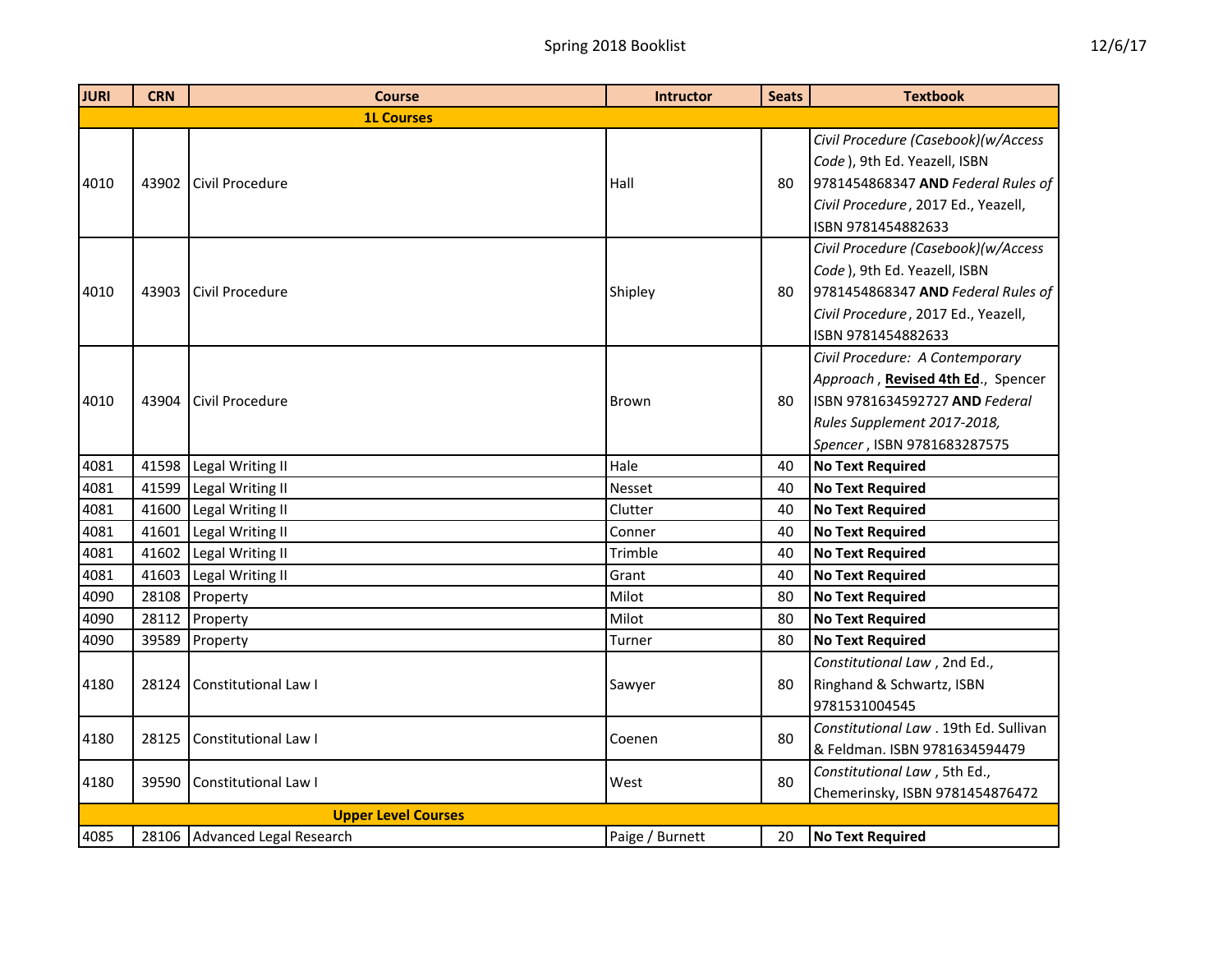| 4085 | 28107 | Advanced Legal Research                  | Watson / Striepe | 20 | <b>No Text Required</b>                                                                                                                                                                                                                                                                                                      |
|------|-------|------------------------------------------|------------------|----|------------------------------------------------------------------------------------------------------------------------------------------------------------------------------------------------------------------------------------------------------------------------------------------------------------------------------|
| 4087 | 36834 | <b>Business Law Research</b>             | Striepe          | 20 | <b>No Text Required</b>                                                                                                                                                                                                                                                                                                      |
| 4086 | 43906 | Technology Skills for Legal Practice     | Tubinis / Cahill | 20 | <b>No Text Required</b>                                                                                                                                                                                                                                                                                                      |
| 4089 | 43907 | Georgia Legal Research                   | Cahill           | 20 | <b>No Text Required</b>                                                                                                                                                                                                                                                                                                      |
|      |       |                                          |                  |    | Constitutional Law . 19th Ed. Sullivan                                                                                                                                                                                                                                                                                       |
|      |       |                                          |                  |    | & Feldman. ISBN 9781634594479                                                                                                                                                                                                                                                                                                |
|      |       |                                          |                  |    | <b>AND</b> Constitutional Law 2017                                                                                                                                                                                                                                                                                           |
| 4180 |       | 39746 Constitutional Law I (Upper level) | <b>Beck</b>      | 40 | Supplement, Sullivan, ISBN                                                                                                                                                                                                                                                                                                   |
|      |       |                                          |                  |    | 1683288017 AND Active Liberty,                                                                                                                                                                                                                                                                                               |
|      |       |                                          |                  |    | Breyer, ISBN 0307274942 AND A                                                                                                                                                                                                                                                                                                |
|      |       |                                          |                  |    | Matter of Interpretation, Scalia, ISBN<br>691004005<br>Constitutional Law, Schwartz &<br>Ringhand, 2nd Ed., ISBN<br>9781531004545<br>Democracy and Distrust, Ely, ISBN<br>0674196376<br><b>No Text Required</b><br><b>No Text Required</b><br><b>Corporations &amp; Other Business</b><br>Associations: Cases and Materials, |
|      |       |                                          |                  |    |                                                                                                                                                                                                                                                                                                                              |
|      |       |                                          |                  |    |                                                                                                                                                                                                                                                                                                                              |
| 4190 | 43909 | <b>Constitutional Law II</b>             | Ringhand         | 80 |                                                                                                                                                                                                                                                                                                                              |
|      |       |                                          |                  |    |                                                                                                                                                                                                                                                                                                                              |
| 4196 | 43911 | <b>Constitutional Theory</b>             | Coenen           | 12 |                                                                                                                                                                                                                                                                                                                              |
|      |       |                                          |                  |    |                                                                                                                                                                                                                                                                                                                              |
| 4197 | 43912 | Press and the Constitution               | West             | 20 |                                                                                                                                                                                                                                                                                                                              |
| 4199 | 43914 | Modern American Legal Theory             | Turner           | 20 |                                                                                                                                                                                                                                                                                                                              |
|      |       |                                          |                  |    |                                                                                                                                                                                                                                                                                                                              |
|      |       |                                          |                  |    |                                                                                                                                                                                                                                                                                                                              |
|      |       |                                          |                  |    | 8th Ed., O'Kelley, ISBN                                                                                                                                                                                                                                                                                                      |
| 4210 |       | 28129 Corporations                       | Sachs            | 80 | 9781454883029 AND Corporations &                                                                                                                                                                                                                                                                                             |
|      |       |                                          |                  |    | Other Business Associations 2017 Sel.                                                                                                                                                                                                                                                                                        |
|      |       |                                          |                  |    | Statutes, O'Kelley, ISBN                                                                                                                                                                                                                                                                                                     |
|      |       |                                          |                  |    | 9781454882428                                                                                                                                                                                                                                                                                                                |
|      |       |                                          |                  |    | Getting to Yes, 3rd Ed., Fisher, ISBN                                                                                                                                                                                                                                                                                        |
| 4211 |       | 28130 Business Negotiations              | Morgan           | 24 | 9780143118756 AND Bargaining for                                                                                                                                                                                                                                                                                             |
|      |       |                                          |                  |    | Advantage, 2nd Ed., Shell, ISBN                                                                                                                                                                                                                                                                                              |
|      |       |                                          |                  |    | 9780143036975                                                                                                                                                                                                                                                                                                                |
| 4215 |       | 28131 Anatomy of an M&A Deal             | Wilson           | 16 | <b>No Text Required</b>                                                                                                                                                                                                                                                                                                      |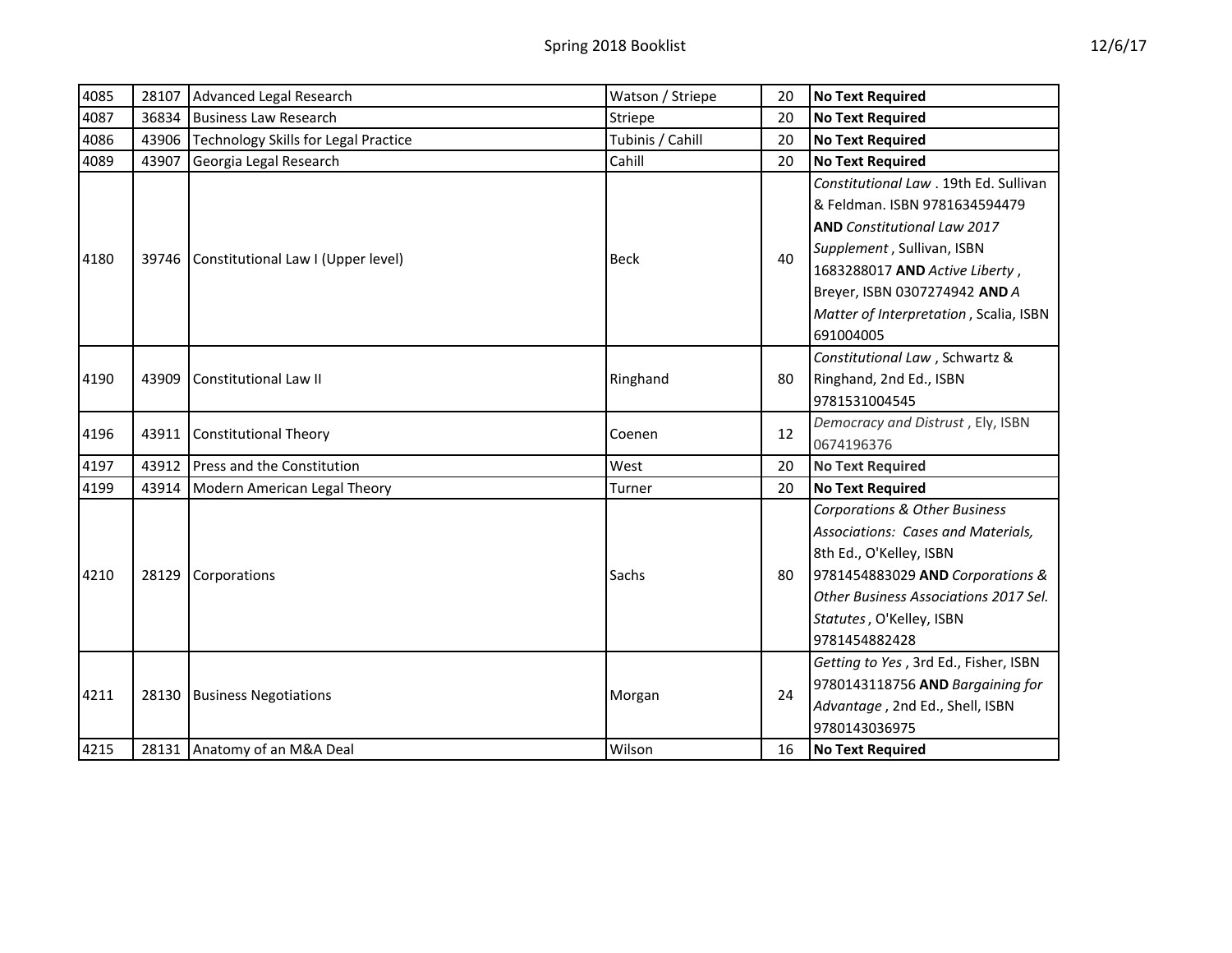| 4225  | 39724 | <b>Business Reorganization in Bankruptcy</b> | Levengood       | 30 | Bankruptcy Law Stories, Rasmussen,<br>ISBN 9781599410180 AND<br>Bankruptcy Code, Rules, & Official<br>Forms 2017, West, ISBN<br>9781683289784                                                                                                                                                                                                                                              |
|-------|-------|----------------------------------------------|-----------------|----|--------------------------------------------------------------------------------------------------------------------------------------------------------------------------------------------------------------------------------------------------------------------------------------------------------------------------------------------------------------------------------------------|
| 4250  | 28229 | Evidence                                     | J. Cook         | 80 | Evidence, 12th Ed., Park, ISBN<br>9781609301385                                                                                                                                                                                                                                                                                                                                            |
| 4250E | 43968 | Evidence                                     | Scherr          | 60 | Evidence Law and Practice, 6th Ed.,<br>Friedland, ISBN 9781630447861                                                                                                                                                                                                                                                                                                                       |
| 4280  | 28232 | <b>Trusts and Estates</b>                    | Rhodes          | 80 | Wills, Trusts, & Estates Casebook,<br>10th Ed., Dukeminier, ISBN<br>9781454876427                                                                                                                                                                                                                                                                                                          |
| 4300  | 28565 | The Law and Ethics of Lawyering              | <b>Brown</b>    | 80 | Regulation of Lawyers: Problems of<br>Law and Ethics, 10th Ed., Gillers, ISBN<br>9781454847342 AND The Law<br>Governing Lawers: Model Rules,<br>Standards, Statutes, and State<br>Lawyer Rules of Conduct, 2017<br>Edition, Martyn, Fox & Wndel, ISBN<br>9781454882404 (NOTE: Students can<br>also use the 2016-2017 or the 2015-<br>2016 Supplement - The Law<br><b>Governing Lawyers</b> |
| 4300  | 39725 | The Law and Ethics of Lawyering              | Sawyer          | 80 | Professional Responsibility Casebook,<br>4th Ed., Devine, ISBN 9780314908858                                                                                                                                                                                                                                                                                                               |
| 4320  | 36904 | Administrative Law                           | <b>Barnett</b>  | 80 | Administrative Law . 4th Ed. Rogers et<br>al. ISBN 9781454878780                                                                                                                                                                                                                                                                                                                           |
| 4384  | 44833 | Accounting and Finance Law                   | Chapman / Kelly | 24 | <b>Essential Concepts of Business for</b><br>Lawyers, 2nd Ed., Rhee, ISBN<br>9781454870432                                                                                                                                                                                                                                                                                                 |
| 4425  | 43969 | Foreign Affairs and National Security Law    | Cohen           | 20 | Foreign Relations Law: Cases and<br>Materials, 6th Ed., Bradley, ISBN<br>9781454876434                                                                                                                                                                                                                                                                                                     |
| 4430  | 36912 | Copyright Law                                | Shipley         | 30 | Copyright Law, 10th Ed., Joyce et al.,<br>ISBN 9781632847874                                                                                                                                                                                                                                                                                                                               |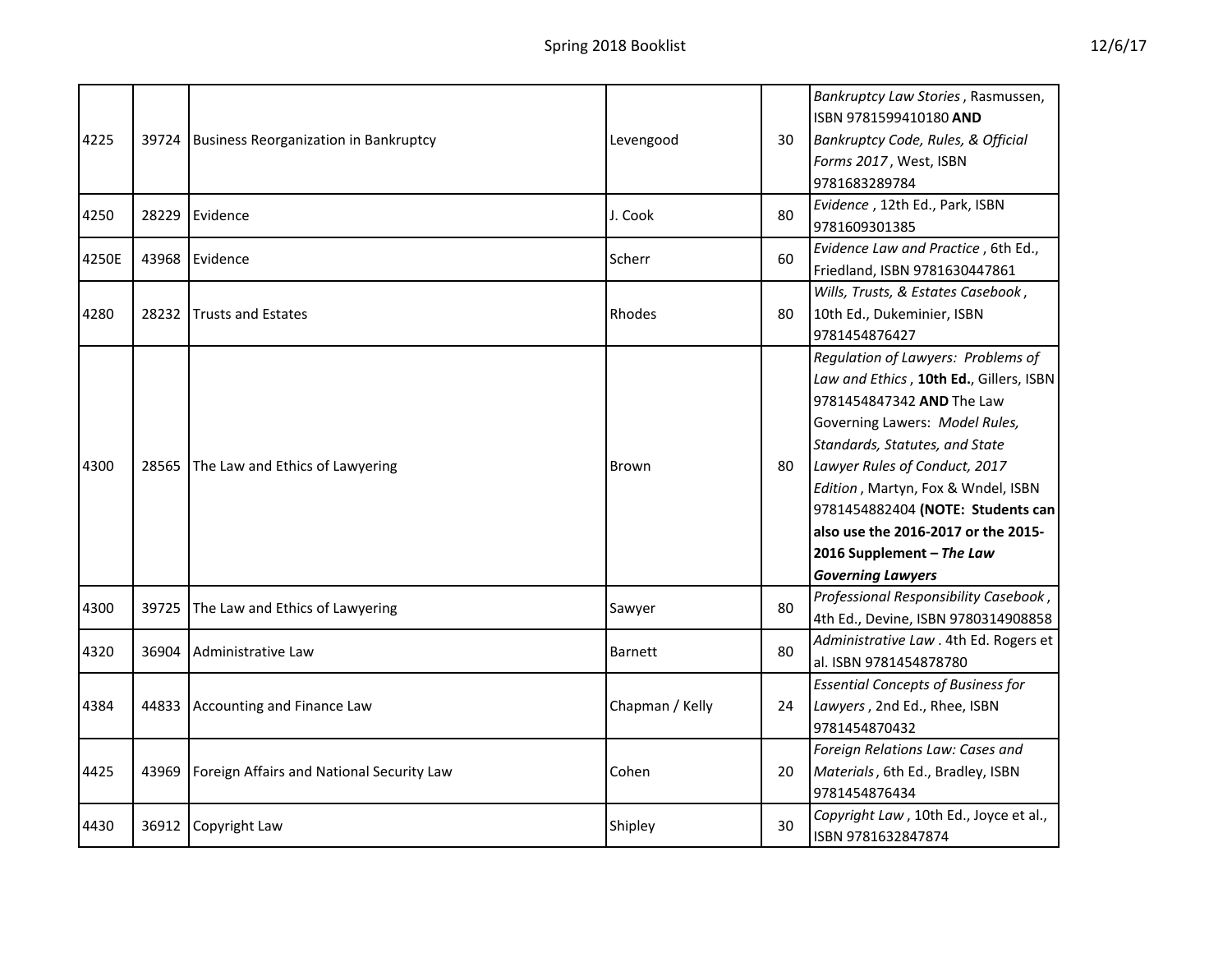|--|

|      |       |                                                           |                       |    | American Criminal Procedure:                                                                                                                                                                                           |
|------|-------|-----------------------------------------------------------|-----------------------|----|------------------------------------------------------------------------------------------------------------------------------------------------------------------------------------------------------------------------|
|      |       |                                                           |                       |    | Investigative (Casebook), 10th Ed.,                                                                                                                                                                                    |
|      |       |                                                           |                       |    | Saltzburg, ISBN 9780314285591 AND                                                                                                                                                                                      |
| 4460 | 28571 | <b>Criminal Procedure I</b>                               | Cook, J.              | 80 | American Criminal Procedure, Cases                                                                                                                                                                                     |
|      |       |                                                           |                       |    | & Commentary (2017 Supplement),                                                                                                                                                                                        |
|      |       |                                                           |                       |    | Saltzburg, ISBN 9781683287797                                                                                                                                                                                          |
| 4565 | 45791 | Document Drafting: Special Topics in Estate Planning      | Milot                 | 24 | <b>No Text Required</b>                                                                                                                                                                                                |
|      |       |                                                           |                       |    | Federal Courts and the Law of Federal-                                                                                                                                                                                 |
|      |       |                                                           |                       |    | State Relations, 8th Ed., Low, ISBN                                                                                                                                                                                    |
| 4570 | 28577 | <b>Federal Courts</b>                                     | Chapman, N.           | 80 | 9781609304232 AND Federal Courts                                                                                                                                                                                       |
|      |       |                                                           |                       |    | & the Law of Federal-State Relations                                                                                                                                                                                   |
|      |       |                                                           |                       |    | 2017 Supplement, Low, ISBN                                                                                                                                                                                             |
|      |       |                                                           |                       |    | 9781683286400                                                                                                                                                                                                          |
|      |       |                                                           | T. Burch / Judge      |    |                                                                                                                                                                                                                        |
|      |       |                                                           | <b>Bernice Donald</b> |    | Your Rights, Survive the System,                                                                                                                                                                                       |
| 4581 |       | 45698 Topics in Judicature: Persuading the Judge and Jury |                       | 20 | Bergman et al, Available for free                                                                                                                                                                                      |
|      |       |                                                           |                       |    | through the UGA Law Library's<br>website.<br>Federal Income Tax: Codes &                                                                                                                                               |
|      |       |                                                           |                       |    |                                                                                                                                                                                                                        |
|      |       |                                                           |                       |    |                                                                                                                                                                                                                        |
|      |       |                                                           |                       |    | Regulations (2017-2018),                                                                                                                                                                                               |
| 4600 | 45998 | Corporate Tax                                             | Polsky                | 80 | Dickinson, ISBN 9780808046363<br><b>AND Fundamentals of Corporate</b><br>Taxation, 9th Ed., Schwarz, ISBN<br>9781634596022                                                                                             |
|      |       |                                                           |                       |    |                                                                                                                                                                                                                        |
|      |       |                                                           |                       |    | The Criminal Law Handbook: Know<br><b>See Instructor for Class Materials</b><br>International Law, 4th Ed., Dunoff,<br>ISBN 9781454849513 AND<br>International Law Frameworks, 4th<br>Ed. Bederman, ISBN 9781634592932 |
|      |       |                                                           |                       |    |                                                                                                                                                                                                                        |
| 4620 | 28580 | Georgia Practice and Procedure                            | Chapman, N.           | 80 |                                                                                                                                                                                                                        |
|      |       |                                                           |                       |    |                                                                                                                                                                                                                        |
| 4640 |       | 36833 Public International Law                            | Cohen                 | 80 |                                                                                                                                                                                                                        |
|      |       |                                                           |                       |    |                                                                                                                                                                                                                        |
|      |       |                                                           |                       |    |                                                                                                                                                                                                                        |
| 4710 | 41279 | <b>International Taxation</b>                             | Schueneman            | 20 | United States International Taxation,                                                                                                                                                                                  |
|      |       |                                                           |                       |    | Postlewaite, ISBN 9781632815422                                                                                                                                                                                        |
| 4720 | 36915 | <b>International Arbitration</b>                          | Silbert / King        | 30 | See Instructor for Class Materials                                                                                                                                                                                     |
|      |       |                                                           |                       |    | Children and the Law, Doctrine, Policy                                                                                                                                                                                 |
| 4750 | 43970 | Children in the Legal System                              | Dennis                | 80 | & Practice, 6th Ed., Abrams, ISBN                                                                                                                                                                                      |
|      |       |                                                           |                       |    | 9781634604888                                                                                                                                                                                                          |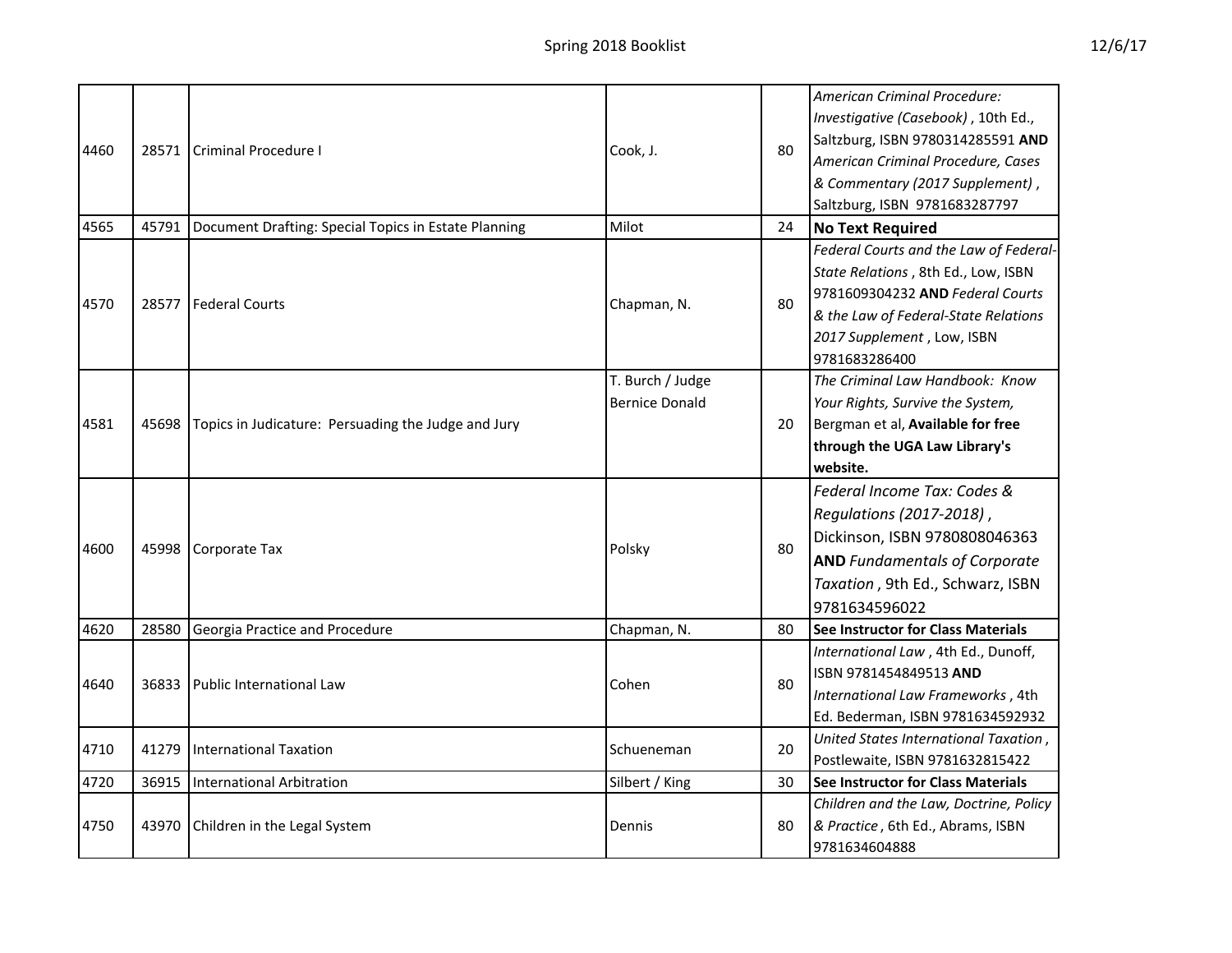| 4755 | 43971 | Lawyering for Children              | Dennis       | 20 | <b>No Text Required</b>                                                                                                                                                                                                                                                                                                                                          |
|------|-------|-------------------------------------|--------------|----|------------------------------------------------------------------------------------------------------------------------------------------------------------------------------------------------------------------------------------------------------------------------------------------------------------------------------------------------------------------|
| 4780 | 43972 | <b>Real Estate Transactions</b>     | Hall         | 80 | Real Estate Transactions, Problems,<br>Cases, and Materials, 5th Ed., Malloy,<br>ISBN 9781454871064                                                                                                                                                                                                                                                              |
| 4820 | 28593 | Sociology of Law                    | Cooney       | 30 | Is Killing Wrong? Cooney, ISBN<br>9780813928265 AND Sociological<br>Justice, Black, ISBN 9780195085587                                                                                                                                                                                                                                                           |
| 4920 | 44048 | Patent Law                          | Miller       | 30 | Patent Law, 5th (2016) Ed., Mueller,<br>ISBN 9781454873822                                                                                                                                                                                                                                                                                                       |
| 4940 | 36923 | Franchise Law                       | Barkoff      | 30 | <b>No Text Required</b>                                                                                                                                                                                                                                                                                                                                          |
| 4950 | 44071 | Secured Transactions                | Simon        | 80 | <b>Secured Transactions: A Systems</b><br>Approach, 8th Ed., Lopucki, ISBN<br>9781454857938 AND Bankruptcy &<br>Article 9: 2017 Statutory Supplement,<br>Warren, ISBN 9781454882442 Note:<br>Students are welcome to use an older<br>version of this supplement as desired<br>for cost purposes, but will need a<br>print copy                                   |
| 5040 | 28725 | <b>Trial Practice</b>               | Mauldin      | 18 | <b>No Text Required</b>                                                                                                                                                                                                                                                                                                                                          |
| 5040 | 46111 | <b>Trial Practice</b>               | Bourroughs   | 18 | Trial Techniques, 9th Ed., Mauet,<br>ISBN 1454822333                                                                                                                                                                                                                                                                                                             |
| 5048 | 46025 | Child Welfare Mock Trial            | Hetherington | 6  | <b>No Text Required</b>                                                                                                                                                                                                                                                                                                                                          |
| 5050 | 36599 | <b>Intellectual Property Survey</b> | Miller       | 80 | Intellectual Property Law, 5th Ed.,<br>Loren, ISBN 9781943689040 NOTE:<br>The casebook is available in only two<br>places: A print-on-demand softcover<br>book from Amazon.com and a pdf<br>electronic book at the Semaphore<br><b>Press website</b><br>www.semaphorepress.com. The<br>prices differ so please review both<br>options before making your choice. |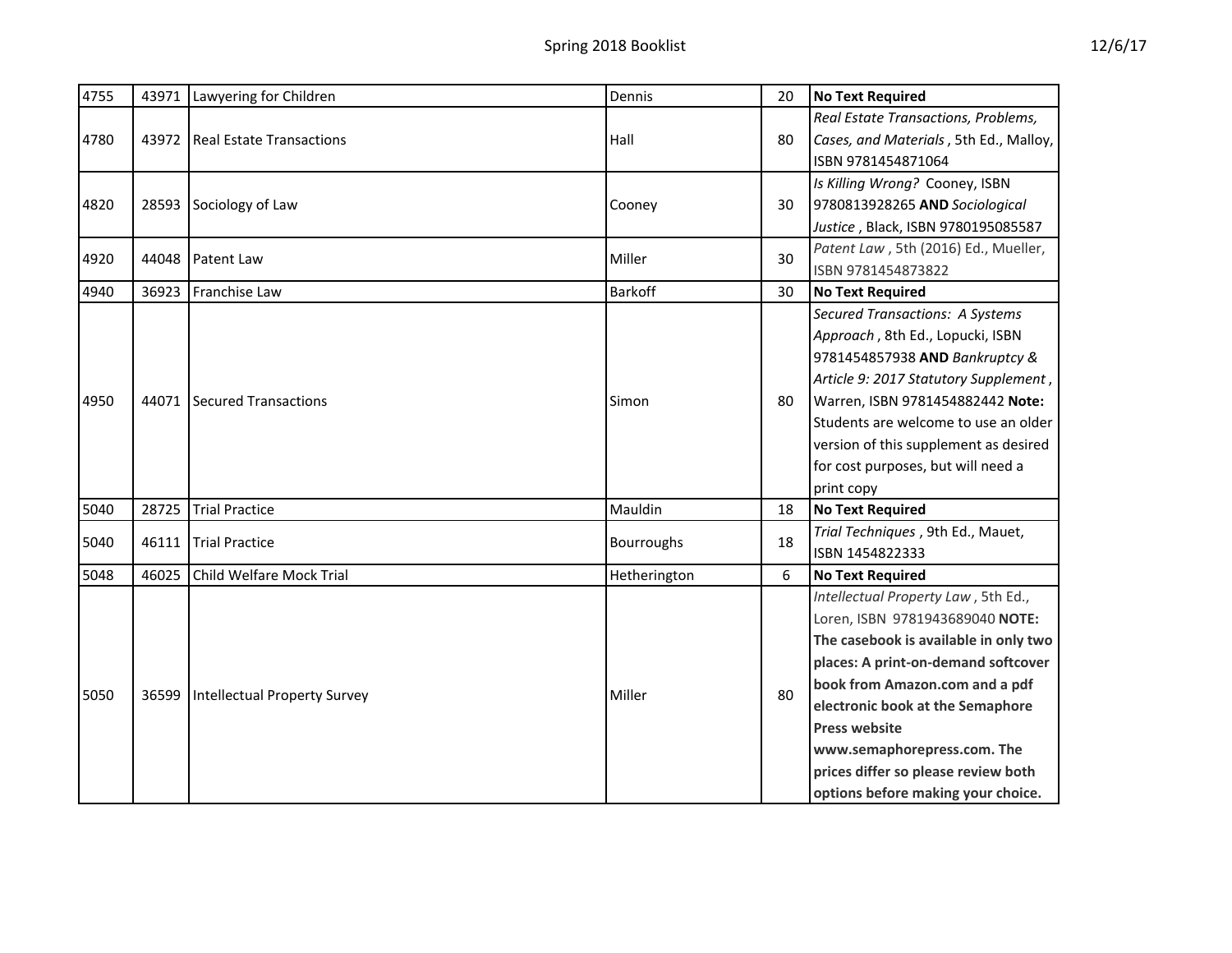|       |       |                                                 |                    |    | <b>Entrepreneur's Guide to Business</b>                                                                                                                                                                                                   |
|-------|-------|-------------------------------------------------|--------------------|----|-------------------------------------------------------------------------------------------------------------------------------------------------------------------------------------------------------------------------------------------|
| 5080  | 28726 | Life Cycle of a Corporation                     | Rodrigues          | 18 | Law, 5th Ed., Bagley, ISBN                                                                                                                                                                                                                |
|       |       |                                                 |                    |    | 1285428498                                                                                                                                                                                                                                |
| 5085  | 44051 | Deals                                           | <b>Bruner</b>      | 18 | <b>See Instructor for Class Materials</b>                                                                                                                                                                                                 |
| 5090  | 44052 | <b>Partnership Taxation</b>                     | Polsky             | 18 | Federal Income Tax: Codes &<br>Regulations (2017-2018), Dickinson,<br>ISBN 9780808046363 AND<br>Fundamentals of PartnershipTaxation<br>Casebook (VI), 10th Ed., Schwarz,<br>ISBN 9781634596015                                            |
| 5120  | 46017 | Federal Income Tax                              | Watson             | 80 | <b>Fundamentals of Federal Income</b><br>Taxation: Cases and Materials, 18th<br>Ed., Freeland et al, ISBN<br>9781634603157 AND Selected<br><b>Federal Taxation Statutes and</b><br>Regulations, 2018 Ed., Lathrope, ISBN<br>9781683288077 |
| 5430  | 36932 | Securities Litigation and Enforcement           | Sachs              | 30 | Securities Litigation & Enforcement,<br>Cases & Materials, 4th Ed., Painter,<br>Nagy & Sachs, ISBN 9781683281658                                                                                                                          |
| 5453  | 37426 | Pre-Trial Civil Litigation                      | Mapen              | 20 | <b>No Text Required</b>                                                                                                                                                                                                                   |
| 5456E | 44054 | Contract Drafting for Startups and New Ventures | Tracy              | 20 | Drafting Contracts: How and Why<br>Lawyers Do What They Do, 2nd Ed.,<br>Stark, ISBN 9780735594777                                                                                                                                         |
| 5458  | 44057 | <b>Motion Drafting and Practice</b>             | Trimble            | 20 |                                                                                                                                                                                                                                           |
| 5281  | 47020 | <b>Environmental Law Drafting</b>               | Clutter            | 20 | <b>No Text Required</b>                                                                                                                                                                                                                   |
| 5470  | 39811 | <b>Banking Regulation</b>                       | Baradaran          | 20 | Law of Financial Institutions<br>(Casebook), 5th Edition,<br>Carnell, ISBN 9781454809944                                                                                                                                                  |
| 5570  | 32667 | <b>Entertainment Law</b>                        | Duitsman / McGee   | 40 | Entertainment, Media, and the Law,<br>5th Ed., Weiler, ISBN 9781634598835                                                                                                                                                                 |
| 5575  | 45876 | Visual Arts, Cultural Heritage, and the Law     | Rhodes             | 20 | Art Law & Transactions, Rhodes, ISBN<br>9781594607738                                                                                                                                                                                     |
| 5590  | 28747 | <b>Medical Malpractice</b>                      | Cook, J.V. / Booth | 50 | <b>No Text Required</b>                                                                                                                                                                                                                   |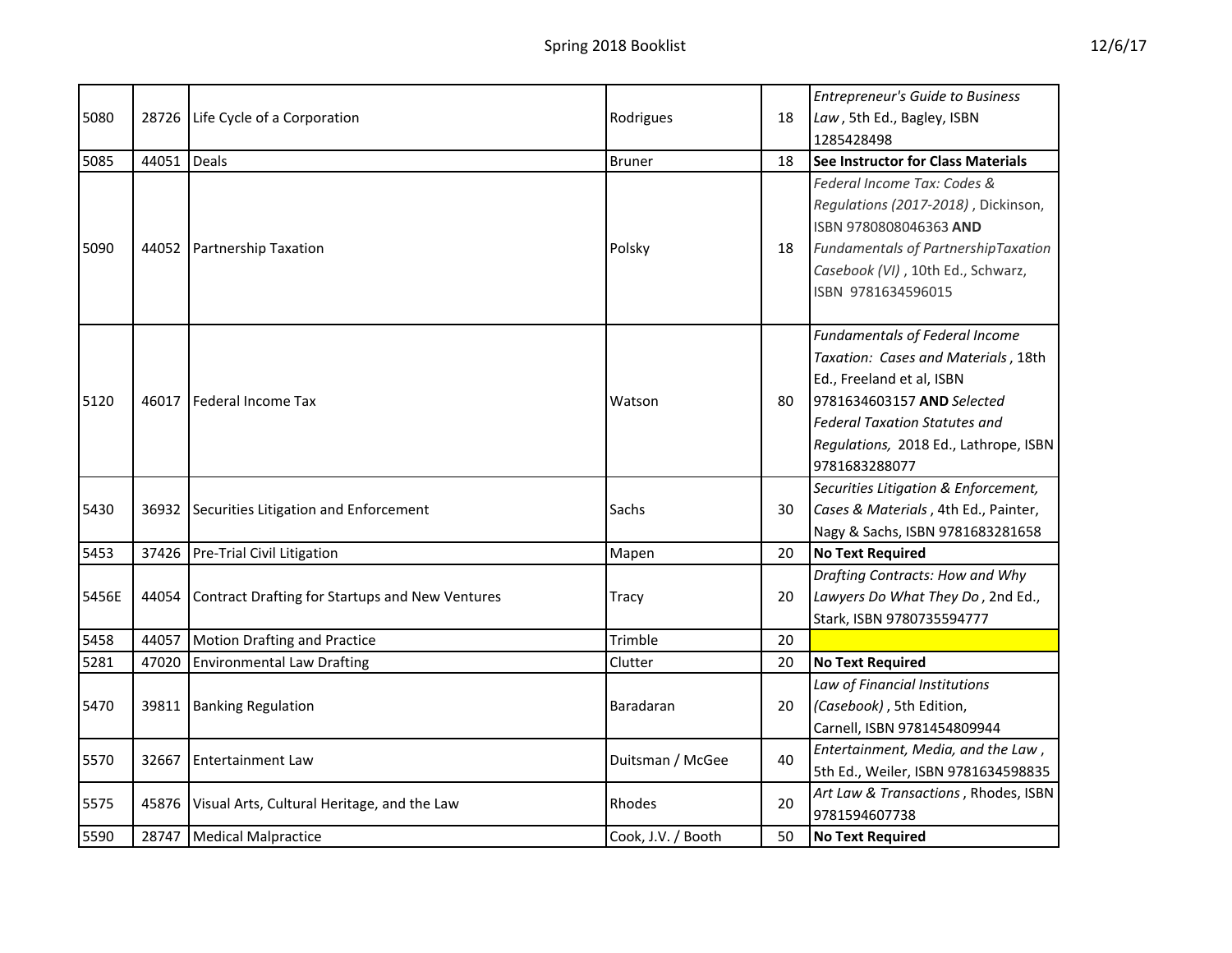| 5595 |       | 46022 Corporate Litigation      | Glasscock          |    | <b>No Text Required</b>                                                                                                                                                                                                                 |
|------|-------|---------------------------------|--------------------|----|-----------------------------------------------------------------------------------------------------------------------------------------------------------------------------------------------------------------------------------------|
| 5622 | 39851 | <b>Public Health Law</b>        | Khan               | 40 | Public Health Law, 2nd Ed., Mariner,<br>ISBN 9780769868004                                                                                                                                                                              |
| 5623 | 36826 | Law & Medicine                  | Khan               | 20 | Health Law Casebook, 7th Ed.,<br>Furrow, ISBN 9780314265098                                                                                                                                                                             |
| 5650 | 28504 | <b>Employment Law</b>           | Johnson            | 60 | Employment Law, 8th Ed., Rothstein,<br>ISBN 9781609304492                                                                                                                                                                               |
| 5660 | 28743 | <b>Business Crimes</b>          | Samuel             | 30 | White Collar Crime, 4th Ed., Israel,<br>ISBN 9780314283580                                                                                                                                                                              |
| 5665 | 28745 | <b>Business Ethics Seminar</b>  | Morgan / Rodrigues | 16 | The Big Short, Lewis, ISBN<br>9780393338829                                                                                                                                                                                             |
| 5720 | 44043 | <b>Elder Law</b>                | Lanier             | 80 | <b>Elder Law Practice Policy and</b><br>Problems, 1st Ed., Kohn, ISBN<br>9781454843214                                                                                                                                                  |
| 5760 | 28135 | Legal Malpractice               | Lefkowitz          | 80 | Legal Malpractice Law, 2nd Ed.,<br>Fortney, ISBN 9780314287533                                                                                                                                                                          |
| 5850 | 28138 | Document Drafting: Contracts    | Conner             | 20 | Drafting Contracts: How and Why<br>Lawyers Do What They Do, 2nd Ed.,<br>Stark, ISBN 9780735594777                                                                                                                                       |
| 5890 | 44044 | Immigration Law                 | Cade               | 40 | Immigration & Citizenship, Process<br>and Policy, 8th Ed., Aleinikoff, ISBN<br>9781634599283 AND Immitration<br>and Nationality Law of the U.S.:<br>Selected Statutes Regulations and<br>Forms, 2016, Aleinikoff, ISBN<br>9781634607841 |
| 5893 | 41879 | <b>Business Immigration Law</b> | Simmons            | 80 | See Instructor for Class Materials                                                                                                                                                                                                      |
| 5975 | 28121 | <b>Mediation Practicum I</b>    | Lanier             | 15 | <b>No Text Required</b>                                                                                                                                                                                                                 |
| 5980 | 36824 | Advanced Evidence Seminar       | Carlson            | 20 | Evidence, 7th Ed., Carlson, ISBN<br>9780769852881 AND Objections at<br>Trial, 7th Ed., Bright, ISBN<br>9781601564979                                                                                                                    |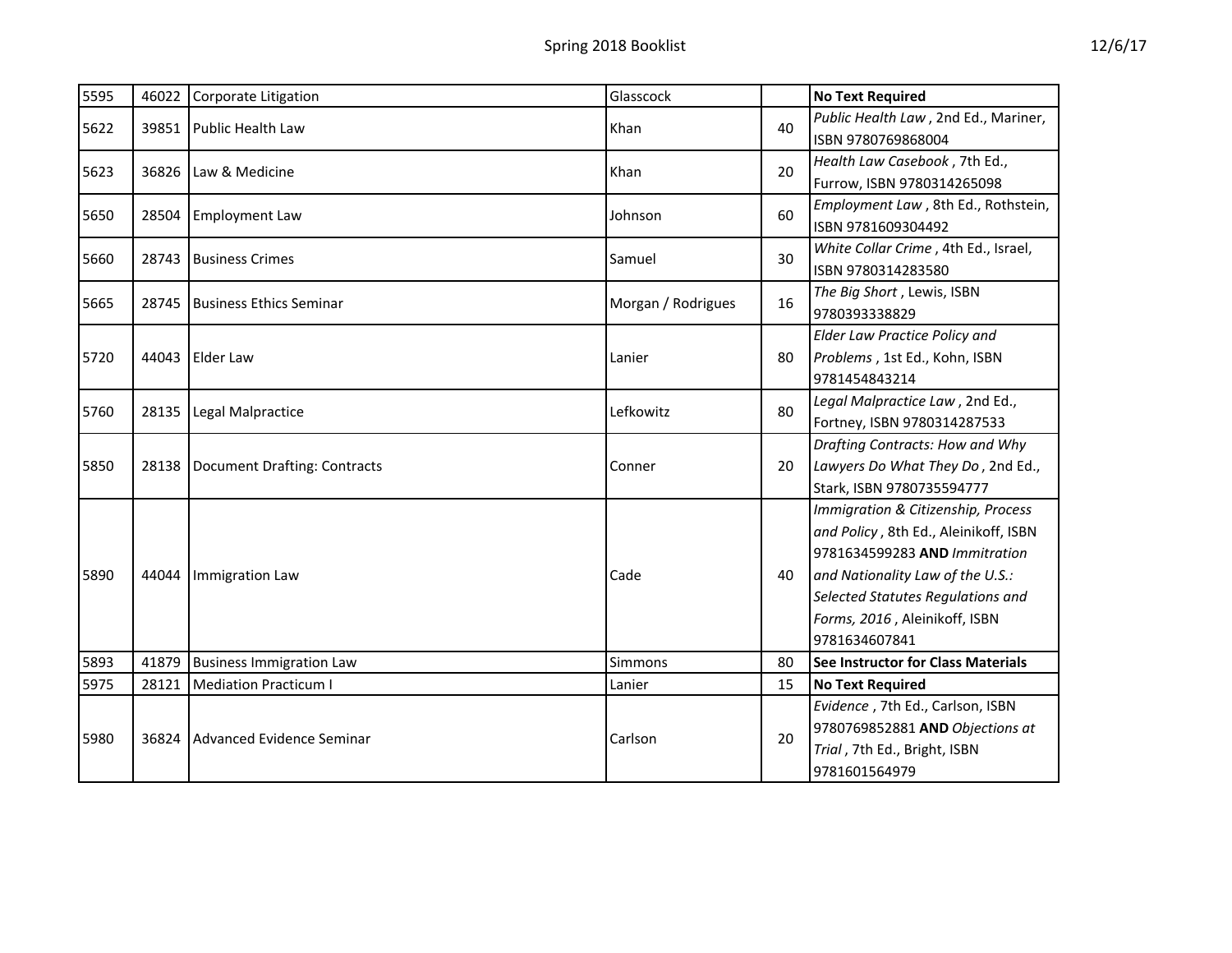| 4363  |       | 45997   Bankruptcy Practice Seminar           | Simon         | 20 | Bankruptcy & Article 9: 2017<br>Statutory Supplement, Warren, ISBN<br>9781454882442 Note: Students are<br>welcome to use an older version of<br>this supplement as desired for cost |
|-------|-------|-----------------------------------------------|---------------|----|-------------------------------------------------------------------------------------------------------------------------------------------------------------------------------------|
|       |       |                                               |               |    | purposes, but will need a print copy                                                                                                                                                |
| 4400  | 44047 | Comparative Corporate Law                     | <b>Bruner</b> | 20 | See Instructor for Class Materials                                                                                                                                                  |
|       |       | <b>Clinics and Externships</b>                |               |    |                                                                                                                                                                                     |
| 4156S | 41454 | Appellate Litigation Clinic II                | <b>Burch</b>  | 10 | <b>No Text Required</b>                                                                                                                                                             |
| 4216S | 39722 | <b>Business Law Practicum</b>                 | <b>Tracy</b>  | 8  | <b>No Text Required</b>                                                                                                                                                             |
| 4217S | 39723 | <b>Business Law Practicum Clinic Hours</b>    | Tracy         | 8  | <b>No Text Required</b>                                                                                                                                                             |
| 5170S | 39805 | Criminal Defense Practicum I                  | Gabriel       | 12 | <b>No Text Required</b>                                                                                                                                                             |
| 4500S | 39734 | Criminal Defense Practicum II                 | Gabriel       | 12 | <b>No Text Required</b>                                                                                                                                                             |
| 4501L | 28586 | Criminal Defense Practicum II Lab             | Gabriel       | 12 | <b>No Text Required</b>                                                                                                                                                             |
| 5761S | 37427 | <b>CEASE Clinic</b>                           | Hetherington  | 8  | <b>No Text Required</b>                                                                                                                                                             |
| 4762S | 37428 | <b>CEASE Clinic Hours</b>                     | Hetherington  | 8  | <b>No Text Required</b>                                                                                                                                                             |
| 5140S | 39802 | <b>Family Violence Clinic</b>                 | Scartz        | 8  | <b>No Text Required</b>                                                                                                                                                             |
| 5141L | 28729 | Family Violence Clinic Lab                    | Scartz        | 8  | <b>No Text Required</b>                                                                                                                                                             |
| 5150S | 39803 | <b>Prosecution I</b>                          | Cook, A.      | 25 | Inside Investigative Criminal<br>Procedure: What Matters and Why,<br>Cook ISBN 9780735584259 AND<br>Prosecutorial Ethics, 2nd Ed., Cassidy,<br>ISBN 9780314282743                   |
| 5165S | 41756 | <b>Prosecution III</b>                        | Cook, A.      | 25 | <b>No Text Required</b>                                                                                                                                                             |
| 5166S | 41757 | <b>Prosecution III Hours</b>                  | Cook, A.      | 25 | <b>No Text Required</b>                                                                                                                                                             |
| 5290S | 45778 | Interdisciplinary Environmental Law Practicum | Fowler        | 8  | <b>No Text Required</b>                                                                                                                                                             |
| 5310S | 39809 | Capital Assistance Project                    | Nesset        | 5  | <b>No Text Required</b>                                                                                                                                                             |
| 5628S | 39856 | <b>Community Health Law Partnership</b>       | Cade          | 8  | <b>No Text Required</b>                                                                                                                                                             |
| 5629L | 44201 | Community Health Law Partnership Clinic Hours | Cade          | 8  | <b>No Text Required</b>                                                                                                                                                             |
| 5690S | 41697 | <b>Public Interest Practicum</b>              | Grant         | 10 | <b>No Text Required</b>                                                                                                                                                             |
| 5970S | 39882 | Civil Externship I                            | Scherr        | 35 | <b>No Text Required</b>                                                                                                                                                             |
| 5971L | 29176 | Civil Externship I Lab                        | Scherr        | 35 | <b>No Text Required</b>                                                                                                                                                             |
| 5963S | 39879 | Civil Externship II                           | Scherr        | 15 | <b>No Text Required</b>                                                                                                                                                             |
| 5964S | 39880 | Civil Externship II Hours                     | Scherr        | 15 | <b>No Text Required</b>                                                                                                                                                             |

5968S 39881 Corporate Counsel Externship Morgan Morgan 18 No Text Required